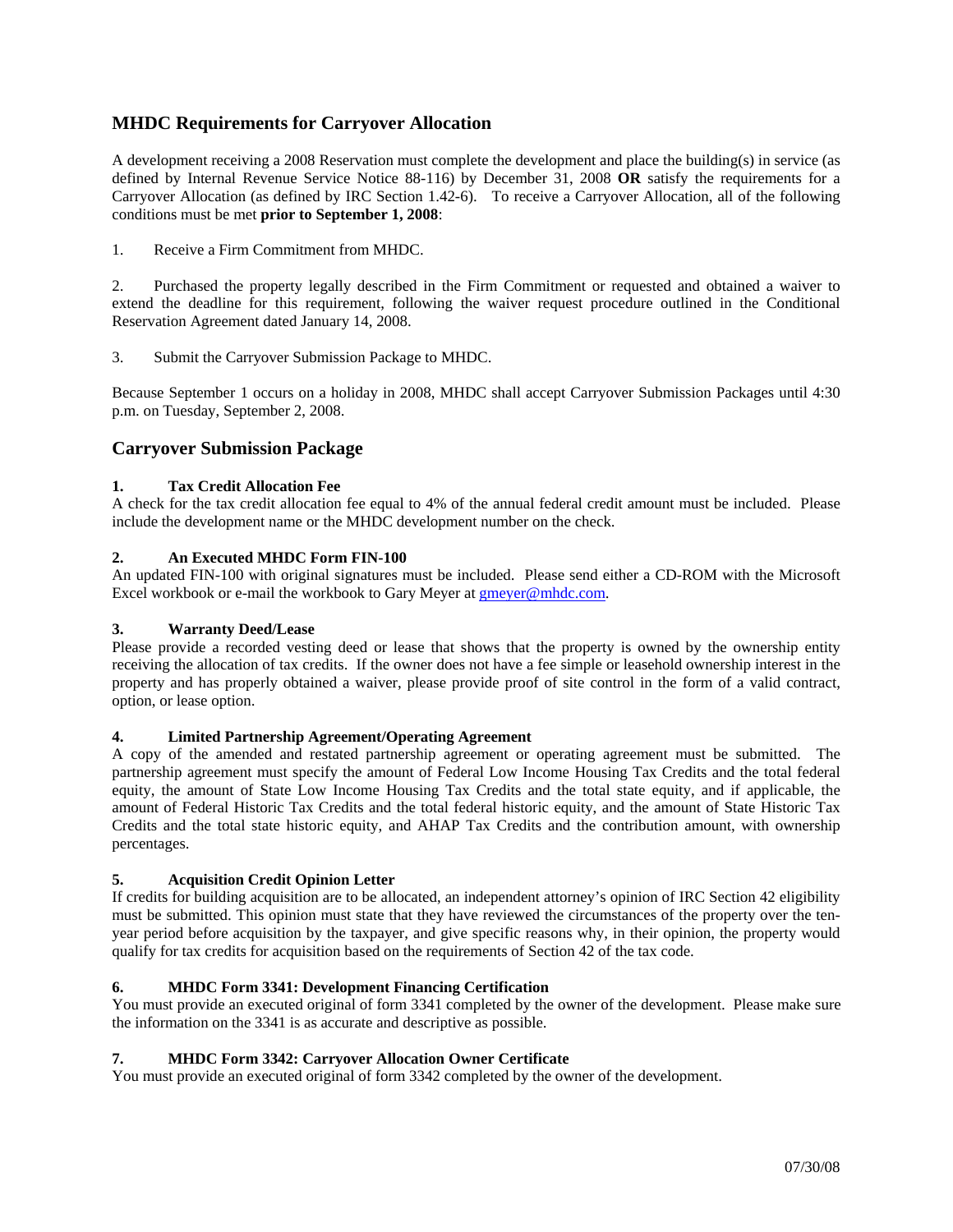## **8. MHDC Form 3345: Plan Review Worksheet**

You must provide an updated and executed form 3345. You must also include either a CD-ROM with the Microsoft Excel workbook or e-mail the workbook to Gary Meyer at  $g$ meyer@mhdc.com.

## **9. Title Commitment**

You must provide a copy of the Owners Title Commitment accompanied by a copy of all exception documents. All title commitments must be signed by a representative of the title company.

#### **10. Additional Information**

MHDC reserves the right to request additional information and will contact you if additional information is needed.

## **All MHDC forms that require a signature must be signed in blue ink.**

## **10% Test**

The 10% Test can be submitted with Carryover Submission Package, but is not required at the time of Carryover. IRC Section  $42(h)(1)(E)(ii)$  allows an extension of up to 6 months (180 days) after the date the Carryover Allocation is issued by MHDC for the requirement of the expenditure of more than 10% of the reasonably expected basis to be met ("10% Test"). If the Carryover Allocation is dated before July 1, 2008, the 10% Test must be met by the close of the calendar year. If the Carryover Allocation is dated *after* June 30, 2008, the 10% Test must be met by the date that is 6 months (180 days) after the date the allocation was made (IRS Regulation 1.42-6). MHDC defines 6 months for this purpose as 180 days. For instance, an allocation made 08/15/08 has a deadline of 2/11/09 for the submission of the 10% Test.

#### **Submit the following for the 10% Test:**

- 1. **MHDC Form 3342 Exhibit B**
- 2. **MHDC Form 3343: Carryover Allocation Fiduciary Certificate**

#### **All MHDC forms that require a signature must be signed in blue ink.**

## **Additional Information**

IRC Section 42(b)(A) requires the developer to choose when the Applicable Percentage will be established. The choices are (1) the month of allocation (Carryover); or (2) the month the building is placed in service. A section is provided in the Carryover application form 3342 for the developer to indicate the preference.

A development receiving a Carryover Allocation in 2008 is required by IRC Section 42(h)(1)(E)(i) to complete the development and place it in service no later than December 31, 2010. **Requests for issuance of IRS Form 8609 should be submitted no later than six months from substantial completion if there is no MHDC financing.**

Timely progress toward completion of the development, so as to permit placement in service by December 31, 2010 is a continuing condition of the Carryover Allocation. MHDC will require the submission of written monthly progress reports to your underwriter in the form provided.

If a development does not submit a Carryover submission in 2008, the deadline to request a final allocation and submit the required Cost Certification is December 15, 2008. If this deadline may be difficult to meet, it is strongly recommended to submit the Carryover request by the September deadline, even if the development may be completed (placed in service and cost certified) by the second Wednesday in December.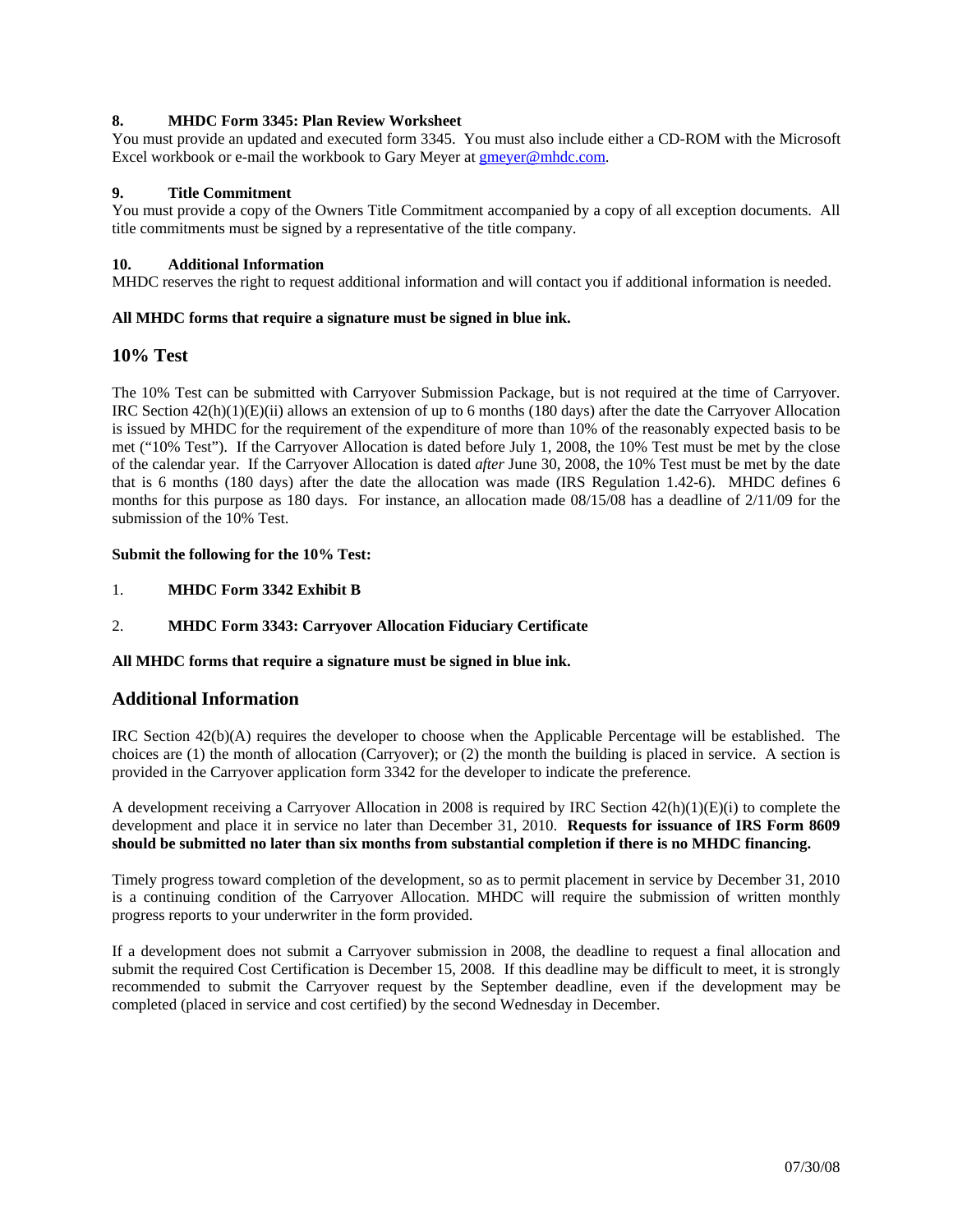| <b>Development Name:</b>                                                                                                                                                                                                                                                                                                                                                                                                                                                                                                                                                                                                                                                                             |                                                                                                                          |                                                                                                                            |                         | <b>MHDC/LIHTC No.:</b><br>Federal Tax ID No.: |                                                        |  |
|------------------------------------------------------------------------------------------------------------------------------------------------------------------------------------------------------------------------------------------------------------------------------------------------------------------------------------------------------------------------------------------------------------------------------------------------------------------------------------------------------------------------------------------------------------------------------------------------------------------------------------------------------------------------------------------------------|--------------------------------------------------------------------------------------------------------------------------|----------------------------------------------------------------------------------------------------------------------------|-------------------------|-----------------------------------------------|--------------------------------------------------------|--|
| <b>Ownership Name:</b><br><b>Municipality of Development:</b>                                                                                                                                                                                                                                                                                                                                                                                                                                                                                                                                                                                                                                        |                                                                                                                          |                                                                                                                            |                         |                                               |                                                        |  |
|                                                                                                                                                                                                                                                                                                                                                                                                                                                                                                                                                                                                                                                                                                      | This form is to be completed by the owner, notarized and submitted to MHDC at Carryover and at Final Cost Certification. |                                                                                                                            |                         |                                               |                                                        |  |
| The undersigned party hereby certifies as the legal owner of the development which has been granted a Low-Income Housing Tax Credit<br>reservation/bond allocation under the above-referenced LIHTC application number. The sources of financing with respect to the buildings in this<br>development are as follows:                                                                                                                                                                                                                                                                                                                                                                                |                                                                                                                          |                                                                                                                            |                         |                                               |                                                        |  |
| <b>DEVELOPMENT FINANCING</b>                                                                                                                                                                                                                                                                                                                                                                                                                                                                                                                                                                                                                                                                         |                                                                                                                          |                                                                                                                            |                         |                                               |                                                        |  |
| <b>CONSTRUCTION LOAN(S): ATTACH A COPY OF THE NOTE</b>                                                                                                                                                                                                                                                                                                                                                                                                                                                                                                                                                                                                                                               |                                                                                                                          |                                                                                                                            |                         |                                               |                                                        |  |
| Lender:<br>Contact Person:                                                                                                                                                                                                                                                                                                                                                                                                                                                                                                                                                                                                                                                                           |                                                                                                                          | Loan Type:<br>If other, describe:                                                                                          |                         |                                               | Loan Amount:<br>Interest Rate:                         |  |
| Phone:<br>Take-out Financing:                                                                                                                                                                                                                                                                                                                                                                                                                                                                                                                                                                                                                                                                        |                                                                                                                          | Payment Type:<br>Source:                                                                                                   |                         |                                               | Term (months):                                         |  |
| Lender:<br>Contact Person:<br>Phone:                                                                                                                                                                                                                                                                                                                                                                                                                                                                                                                                                                                                                                                                 |                                                                                                                          | Loan Type:<br>If other, describe:                                                                                          |                         |                                               | Loan Amount:<br>Interest Rate:                         |  |
| Take-out Financing:                                                                                                                                                                                                                                                                                                                                                                                                                                                                                                                                                                                                                                                                                  |                                                                                                                          | Payment Type:<br>Source:                                                                                                   |                         |                                               | Term (months):                                         |  |
| PERMANENT LOAN(S): ATTACH A COPY OF THE NOTE AND DEED OF TRUST FOR EACH LOAN.<br>1st Lender:                                                                                                                                                                                                                                                                                                                                                                                                                                                                                                                                                                                                         |                                                                                                                          | Loan Type:                                                                                                                 |                         |                                               | Loan Amount:                                           |  |
| Contact Person:<br>Phone:                                                                                                                                                                                                                                                                                                                                                                                                                                                                                                                                                                                                                                                                            |                                                                                                                          | If other, describe:<br>Payment Type:                                                                                       |                         |                                               | Interest Rate:<br>Term (months):                       |  |
| Comments:                                                                                                                                                                                                                                                                                                                                                                                                                                                                                                                                                                                                                                                                                            |                                                                                                                          | $-$                                                                                                                        | --                      |                                               | Amortization Per:<br>Annual Payment:                   |  |
| 2nd Lender:<br>Contact Person:                                                                                                                                                                                                                                                                                                                                                                                                                                                                                                                                                                                                                                                                       |                                                                                                                          | Loan Type:<br>If other, describe:                                                                                          |                         |                                               | Loan Amount:<br>Interest Rate:                         |  |
| Phone:<br>Comments:                                                                                                                                                                                                                                                                                                                                                                                                                                                                                                                                                                                                                                                                                  |                                                                                                                          | Payment Type:                                                                                                              |                         |                                               | Term (months):<br>Amortization Per:                    |  |
| 3rd Lender:                                                                                                                                                                                                                                                                                                                                                                                                                                                                                                                                                                                                                                                                                          |                                                                                                                          | Loan Type:                                                                                                                 |                         |                                               | Annual Payment:<br>Loan Amount:                        |  |
| Contact Person:<br>Phone:                                                                                                                                                                                                                                                                                                                                                                                                                                                                                                                                                                                                                                                                            |                                                                                                                          | If other, describe:<br>Payment Type:                                                                                       |                         |                                               | Interest Rate:<br>Term (months):                       |  |
| Comments:                                                                                                                                                                                                                                                                                                                                                                                                                                                                                                                                                                                                                                                                                            |                                                                                                                          |                                                                                                                            |                         |                                               | Amortization Per:<br>Annual Payment:                   |  |
| 4th Lender:<br>Contact Person:                                                                                                                                                                                                                                                                                                                                                                                                                                                                                                                                                                                                                                                                       |                                                                                                                          | Loan Type:<br>If other, describe:                                                                                          |                         |                                               | Loan Amount:<br>Interest Rate:                         |  |
| Phone:<br>Comments:                                                                                                                                                                                                                                                                                                                                                                                                                                                                                                                                                                                                                                                                                  |                                                                                                                          | Payment Type:                                                                                                              |                         |                                               | Term (months):<br>Amortization Per:<br>Annual Payment: |  |
| TAX EXEMPT BONDS ONLY:                                                                                                                                                                                                                                                                                                                                                                                                                                                                                                                                                                                                                                                                               |                                                                                                                          |                                                                                                                            |                         |                                               |                                                        |  |
| The percentage of the aggregate basis of each building in the Project and the land on which the building is located that is financed with the proceed<br>of tax-exempts bonds is:                                                                                                                                                                                                                                                                                                                                                                                                                                                                                                                    |                                                                                                                          |                                                                                                                            |                         |                                               |                                                        |  |
| <b>GRANTS</b><br>Grant Provider:                                                                                                                                                                                                                                                                                                                                                                                                                                                                                                                                                                                                                                                                     |                                                                                                                          | Phone Number:                                                                                                              |                         |                                               | Grant Amount:                                          |  |
| Contact Person:<br><b>Grant Provider:</b>                                                                                                                                                                                                                                                                                                                                                                                                                                                                                                                                                                                                                                                            |                                                                                                                          | Grant Type:<br>Phone Number:                                                                                               |                         |                                               | Grant Amount:                                          |  |
|                                                                                                                                                                                                                                                                                                                                                                                                                                                                                                                                                                                                                                                                                                      |                                                                                                                          | Grant Type:                                                                                                                |                         |                                               |                                                        |  |
|                                                                                                                                                                                                                                                                                                                                                                                                                                                                                                                                                                                                                                                                                                      |                                                                                                                          |                                                                                                                            |                         |                                               |                                                        |  |
|                                                                                                                                                                                                                                                                                                                                                                                                                                                                                                                                                                                                                                                                                                      |                                                                                                                          | Phone Number:<br>Grant Type:                                                                                               |                         |                                               | Grant Amount:                                          |  |
|                                                                                                                                                                                                                                                                                                                                                                                                                                                                                                                                                                                                                                                                                                      |                                                                                                                          |                                                                                                                            |                         |                                               |                                                        |  |
|                                                                                                                                                                                                                                                                                                                                                                                                                                                                                                                                                                                                                                                                                                      |                                                                                                                          |                                                                                                                            |                         |                                               |                                                        |  |
|                                                                                                                                                                                                                                                                                                                                                                                                                                                                                                                                                                                                                                                                                                      |                                                                                                                          |                                                                                                                            |                         |                                               |                                                        |  |
|                                                                                                                                                                                                                                                                                                                                                                                                                                                                                                                                                                                                                                                                                                      | Anticipated<br>Allocation                                                                                                | Credit<br>Pricing                                                                                                          | Ownership<br>Percentage | Anticipated<br>Proceeds                       | Reference Pages<br>in LPA/OA                           |  |
|                                                                                                                                                                                                                                                                                                                                                                                                                                                                                                                                                                                                                                                                                                      |                                                                                                                          |                                                                                                                            |                         |                                               |                                                        |  |
|                                                                                                                                                                                                                                                                                                                                                                                                                                                                                                                                                                                                                                                                                                      |                                                                                                                          |                                                                                                                            |                         |                                               |                                                        |  |
|                                                                                                                                                                                                                                                                                                                                                                                                                                                                                                                                                                                                                                                                                                      |                                                                                                                          |                                                                                                                            |                         |                                               |                                                        |  |
|                                                                                                                                                                                                                                                                                                                                                                                                                                                                                                                                                                                                                                                                                                      |                                                                                                                          |                                                                                                                            |                         |                                               |                                                        |  |
|                                                                                                                                                                                                                                                                                                                                                                                                                                                                                                                                                                                                                                                                                                      |                                                                                                                          |                                                                                                                            |                         |                                               |                                                        |  |
|                                                                                                                                                                                                                                                                                                                                                                                                                                                                                                                                                                                                                                                                                                      |                                                                                                                          |                                                                                                                            |                         |                                               |                                                        |  |
|                                                                                                                                                                                                                                                                                                                                                                                                                                                                                                                                                                                                                                                                                                      |                                                                                                                          |                                                                                                                            |                         |                                               |                                                        |  |
| Contact Person:<br>Grant Provider:<br>Contact Person:<br><b>DEVELOPMENT EQUITY</b><br>Provide information concerning syndication and estimated proceeds from sale of tax credits as evidenced in the partnership agreement or operating<br>agreement.<br>Date of amended and restated agreement of limited partnership or operating agreement:<br>Federal LIHTC (annual allocation)<br>State LIHTC (annual allocation)<br>Federal Historic Credit*<br>State Historic Credit*<br>When are these proceeds being paid?<br>Federal LIHTC Syndicator:<br>Address:<br>Telephone:<br>State LIHTC Syndicator:<br>Address:<br>Telephone:<br>Federal Historic Tax Credit Syndicator:<br>Address:<br>Telephone: |                                                                                                                          |                                                                                                                            |                         |                                               |                                                        |  |
|                                                                                                                                                                                                                                                                                                                                                                                                                                                                                                                                                                                                                                                                                                      |                                                                                                                          |                                                                                                                            |                         |                                               |                                                        |  |
|                                                                                                                                                                                                                                                                                                                                                                                                                                                                                                                                                                                                                                                                                                      |                                                                                                                          |                                                                                                                            |                         |                                               |                                                        |  |
|                                                                                                                                                                                                                                                                                                                                                                                                                                                                                                                                                                                                                                                                                                      |                                                                                                                          |                                                                                                                            |                         |                                               |                                                        |  |
|                                                                                                                                                                                                                                                                                                                                                                                                                                                                                                                                                                                                                                                                                                      |                                                                                                                          |                                                                                                                            |                         |                                               |                                                        |  |
|                                                                                                                                                                                                                                                                                                                                                                                                                                                                                                                                                                                                                                                                                                      |                                                                                                                          | Loan Amount:<br>Interest Rate:                                                                                             |                         | Payment Amount:                               | Scheduled Payment Period                               |  |
|                                                                                                                                                                                                                                                                                                                                                                                                                                                                                                                                                                                                                                                                                                      |                                                                                                                          |                                                                                                                            |                         |                                               |                                                        |  |
|                                                                                                                                                                                                                                                                                                                                                                                                                                                                                                                                                                                                                                                                                                      |                                                                                                                          | Donation Proceeds Funded to Development:<br>Funding Mechanism:                                                             |                         |                                               |                                                        |  |
|                                                                                                                                                                                                                                                                                                                                                                                                                                                                                                                                                                                                                                                                                                      |                                                                                                                          | (if Loan or Grant, please list in Permanent Loan or Grant sections above)                                                  |                         |                                               |                                                        |  |
|                                                                                                                                                                                                                                                                                                                                                                                                                                                                                                                                                                                                                                                                                                      | Source                                                                                                                   |                                                                                                                            |                         |                                               | Amount                                                 |  |
|                                                                                                                                                                                                                                                                                                                                                                                                                                                                                                                                                                                                                                                                                                      |                                                                                                                          |                                                                                                                            |                         |                                               |                                                        |  |
|                                                                                                                                                                                                                                                                                                                                                                                                                                                                                                                                                                                                                                                                                                      |                                                                                                                          |                                                                                                                            |                         |                                               |                                                        |  |
| State Historic Tax Credit Syndicator:<br>Address:<br>Telephone:<br>Provide a copy of HTC-E Form provided to Missouri Department of Economic Development Historic Preservation Tax Credit Program<br>when filing this form at cost certification.<br>Amount of General Partner Equity:<br>Describe the source and terms of the general partner equity:<br>Bridge Loan Lender:<br>Contact Person:<br>Phone:<br>AHAP Tax Credit Information (not applicable for AHAP allocations for the donation of property)<br>Non-profit Applicant:<br>Donor:<br>SUMMARY OF TOTAL FUNDING (ALL PERMANENT LOANS / ALL EQUITY)<br>NEGATIVE SOURCES ARE NOT ALLOWED.                                                   |                                                                                                                          |                                                                                                                            |                         |                                               |                                                        |  |
|                                                                                                                                                                                                                                                                                                                                                                                                                                                                                                                                                                                                                                                                                                      |                                                                                                                          | Limited Partner Equity-Federal LIHTC                                                                                       | Deferred Developer Fee  |                                               |                                                        |  |
|                                                                                                                                                                                                                                                                                                                                                                                                                                                                                                                                                                                                                                                                                                      |                                                                                                                          | Limited Partner Equity-State LIHTC<br>Limited Partner Equity - Federal Historic<br>Limited Partner Equity - State Historic |                         |                                               |                                                        |  |

are required to directly finance the development.

|                                                                  |      |  | in the Internal Revenue Code, Section 42, and will satisfy all applicable requirements of the federal tax law in the acquisition, rehabilitation or<br>construction and operation of the development to receive the low-income housing tax credit.                                                                                                                                                                                                                                                                                                                                                                                                                                       |     |                                            |  | The undersigned is responsible for ensuring that the development consists (or will consist) of a qualified low-income building or buildings as defined                                                                                                                                         |  |  |  |  |
|------------------------------------------------------------------|------|--|------------------------------------------------------------------------------------------------------------------------------------------------------------------------------------------------------------------------------------------------------------------------------------------------------------------------------------------------------------------------------------------------------------------------------------------------------------------------------------------------------------------------------------------------------------------------------------------------------------------------------------------------------------------------------------------|-----|--------------------------------------------|--|------------------------------------------------------------------------------------------------------------------------------------------------------------------------------------------------------------------------------------------------------------------------------------------------|--|--|--|--|
|                                                                  |      |  |                                                                                                                                                                                                                                                                                                                                                                                                                                                                                                                                                                                                                                                                                          |     |                                            |  |                                                                                                                                                                                                                                                                                                |  |  |  |  |
|                                                                  |      |  | the undersigned or its investors relating to the Low-Income Housing Tax Credit Program; therefore, the undersigned assumes the risk of all<br>damages, losses, costs, and expenses related thereto and agrees to indemnify and save harmless the Missouri Housing Development<br>Commission against any and all claims, suits, losses, damages, costs and expenses of any kind and of any nature that the Missouri Housing<br>Credit Program on the above-referenced development. The undersigned hereby certifies that the information set forth in this form, and in any<br>attachments in support hereof, is true, correct, and complete to the best of his/her knowledge and belief. |     |                                            |  | The undersigned agrees that the Missouri Housing Development Commission will not be held responsible or liable for any representations made to<br>Development Commission may hereinafter suffer, incur, or pay arising out of the use of the information concerning the Low-Income Housing Tax |  |  |  |  |
|                                                                  |      |  | IN WITNESS WHEREOF, the owner has caused this document to be duly executed in its name on this                                                                                                                                                                                                                                                                                                                                                                                                                                                                                                                                                                                           |     |                                            |  | day of                                                                                                                                                                                                                                                                                         |  |  |  |  |
|                                                                  | , 20 |  |                                                                                                                                                                                                                                                                                                                                                                                                                                                                                                                                                                                                                                                                                          |     |                                            |  |                                                                                                                                                                                                                                                                                                |  |  |  |  |
|                                                                  |      |  |                                                                                                                                                                                                                                                                                                                                                                                                                                                                                                                                                                                                                                                                                          |     |                                            |  |                                                                                                                                                                                                                                                                                                |  |  |  |  |
|                                                                  |      |  |                                                                                                                                                                                                                                                                                                                                                                                                                                                                                                                                                                                                                                                                                          |     | Name of Legal Owner                        |  |                                                                                                                                                                                                                                                                                                |  |  |  |  |
|                                                                  |      |  |                                                                                                                                                                                                                                                                                                                                                                                                                                                                                                                                                                                                                                                                                          | By: |                                            |  |                                                                                                                                                                                                                                                                                                |  |  |  |  |
|                                                                  |      |  |                                                                                                                                                                                                                                                                                                                                                                                                                                                                                                                                                                                                                                                                                          |     | Name of General Partner or Managing Member |  |                                                                                                                                                                                                                                                                                                |  |  |  |  |
|                                                                  |      |  |                                                                                                                                                                                                                                                                                                                                                                                                                                                                                                                                                                                                                                                                                          |     |                                            |  |                                                                                                                                                                                                                                                                                                |  |  |  |  |
|                                                                  |      |  |                                                                                                                                                                                                                                                                                                                                                                                                                                                                                                                                                                                                                                                                                          |     | Signature of Authorized Representative     |  |                                                                                                                                                                                                                                                                                                |  |  |  |  |
|                                                                  |      |  |                                                                                                                                                                                                                                                                                                                                                                                                                                                                                                                                                                                                                                                                                          |     | Printed Name / Title                       |  |                                                                                                                                                                                                                                                                                                |  |  |  |  |
|                                                                  |      |  |                                                                                                                                                                                                                                                                                                                                                                                                                                                                                                                                                                                                                                                                                          |     |                                            |  |                                                                                                                                                                                                                                                                                                |  |  |  |  |
|                                                                  |      |  |                                                                                                                                                                                                                                                                                                                                                                                                                                                                                                                                                                                                                                                                                          |     |                                            |  |                                                                                                                                                                                                                                                                                                |  |  |  |  |
| STATE OF                                                         |      |  |                                                                                                                                                                                                                                                                                                                                                                                                                                                                                                                                                                                                                                                                                          |     |                                            |  |                                                                                                                                                                                                                                                                                                |  |  |  |  |
|                                                                  |      |  | SS:                                                                                                                                                                                                                                                                                                                                                                                                                                                                                                                                                                                                                                                                                      |     |                                            |  |                                                                                                                                                                                                                                                                                                |  |  |  |  |
| COUNTY OF                                                        |      |  |                                                                                                                                                                                                                                                                                                                                                                                                                                                                                                                                                                                                                                                                                          |     |                                            |  |                                                                                                                                                                                                                                                                                                |  |  |  |  |
| Signed and sworn to before me, the undersigned authority on this |      |  |                                                                                                                                                                                                                                                                                                                                                                                                                                                                                                                                                                                                                                                                                          |     | day of                                     |  | 20                                                                                                                                                                                                                                                                                             |  |  |  |  |
| My commission expires:                                           |      |  |                                                                                                                                                                                                                                                                                                                                                                                                                                                                                                                                                                                                                                                                                          |     |                                            |  |                                                                                                                                                                                                                                                                                                |  |  |  |  |
|                                                                  |      |  |                                                                                                                                                                                                                                                                                                                                                                                                                                                                                                                                                                                                                                                                                          |     |                                            |  |                                                                                                                                                                                                                                                                                                |  |  |  |  |
|                                                                  |      |  |                                                                                                                                                                                                                                                                                                                                                                                                                                                                                                                                                                                                                                                                                          |     |                                            |  |                                                                                                                                                                                                                                                                                                |  |  |  |  |
| My comission expires:                                            |      |  |                                                                                                                                                                                                                                                                                                                                                                                                                                                                                                                                                                                                                                                                                          |     | Notary Signature                           |  |                                                                                                                                                                                                                                                                                                |  |  |  |  |
|                                                                  |      |  |                                                                                                                                                                                                                                                                                                                                                                                                                                                                                                                                                                                                                                                                                          |     |                                            |  |                                                                                                                                                                                                                                                                                                |  |  |  |  |
|                                                                  |      |  |                                                                                                                                                                                                                                                                                                                                                                                                                                                                                                                                                                                                                                                                                          |     |                                            |  |                                                                                                                                                                                                                                                                                                |  |  |  |  |
|                                                                  |      |  |                                                                                                                                                                                                                                                                                                                                                                                                                                                                                                                                                                                                                                                                                          |     | <b>Printed Name</b>                        |  |                                                                                                                                                                                                                                                                                                |  |  |  |  |
|                                                                  |      |  |                                                                                                                                                                                                                                                                                                                                                                                                                                                                                                                                                                                                                                                                                          |     |                                            |  |                                                                                                                                                                                                                                                                                                |  |  |  |  |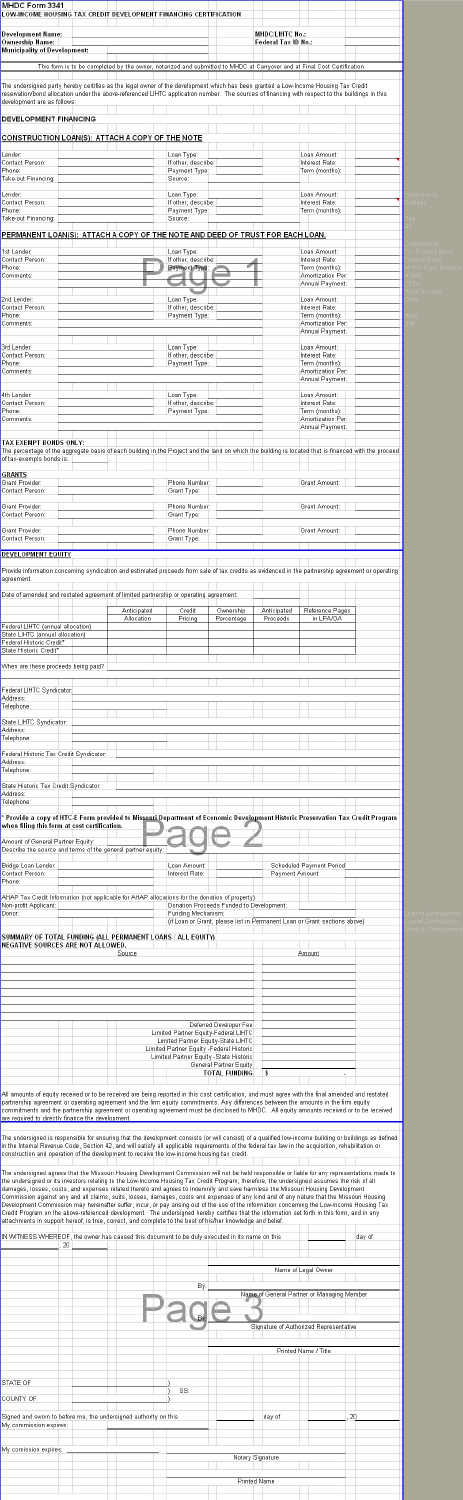## **INDEPENDENT AUDITORS' REPORT 10 PERCENT LETTER MHDC FORM 3343**

Date: Month day, year

To: Missouri Housing Development Commission LIHTC Department 3435 Broadway Kansas City, MO 64111

and

**Ownership name** (the "Owner") **Street Address City**, **State**, **Zip**

Re: MHDC # **LIHTC Number**

We have audited the accompanying Certification of Costs Incurred Form 3342 Exhibit B LOW-INCOME HOUSING TAX CREDIT CARRYOVER ALLOCATION OWNER CERTIFICATION 10% REQUIREMENT of Reasonably Expected Basis and Costs Incurred ("3342 Exhibit B") of the Owner for **Development name** (the "Development") as of **Date**. 3342 Exhibit B is the responsibility of the Owner and Owner's management. Our responsibility is to express an opinion on 3342 Exhibit B based on our audit.

We conducted our audit in accordance with generally accepted auditing standards. Those standards require that we plan and perform the audit to obtain reasonable assurance about whether the 3342 Exhibit B is free of material misstatement. An audit includes examining on a test basis, evidence supporting the amounts and disclosures in 3342 Exhibit B. An audit also includes assessing the accounting principles used and significant estimates made by management, as well as evaluating the overall presentation of 3342 Exhibit B. We believe that our audit provides a reasonable basis for our opinion.

The accompanying 3342 Exhibit B was prepared in conformity with accounting practices prescribed by the Internal Revenue Service under the accrual method of accounting and by Missouri Housing Development Commission, which is a comprehensive basis of accounting other than generally accepted accounting principles.

In our opinion, the 3342 Exhibit B referred to above presents fairly, in all material respects, costs incurred for the Development as of **Date** on the basis of accounting as described above.

In addition to auditing 3342 Exhibit B, we have, at your request, performed certain agreedupon procedures, as enumerated below, with respect to the Development. These procedures, which were agreed to by the Owner and Missouri Housing Development Commission, were performed to assist you in determining whether the Development has met the 10% test in accordance with Internal Revenue Code Section 42(h)(1)(E) and Treasury Regulation Section 1.42-6. These agreed-upon procedures were performed in accordance with standards established by the American Institute of Certified Public Accountants. The sufficiency of these procedures is solely the responsibility of the specified users of the report. Consequently, we make no representations regarding the sufficiency of the procedures below either for the purpose for which this report has been requested or for any other purpose.